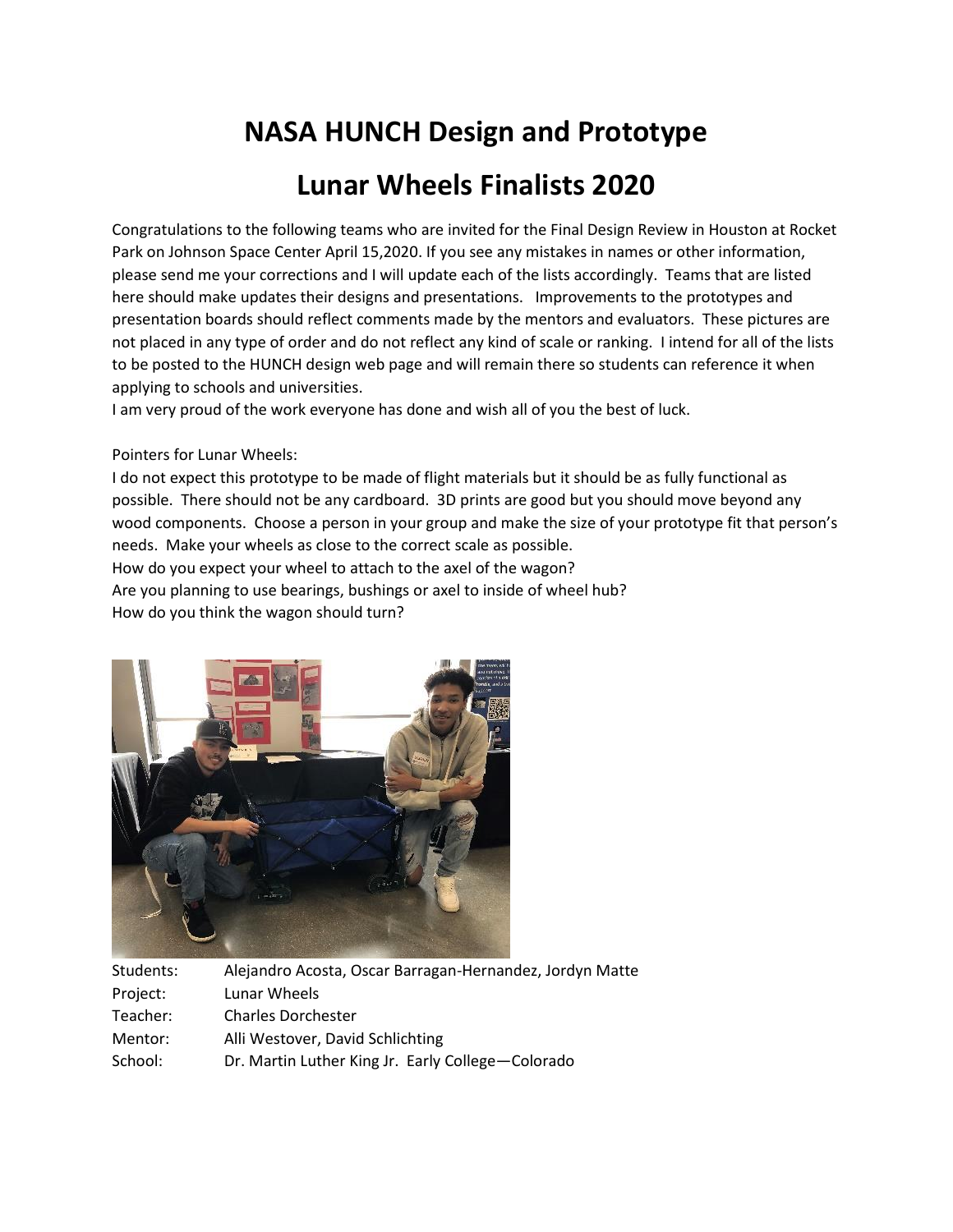

| Students: | Gerardo Skrut, Austin Brewer and Julian Macfie |
|-----------|------------------------------------------------|
| Project:  | Lunar Wheel                                    |
| Teacher:  | <b>Steven Marcus</b>                           |
| Mentor:   | Glenn Johnson                                  |
| School:   | <b>Cypress Springs--Texas</b>                  |
|           |                                                |



| Elijah DePaolo, Sean Kubacki, AJ Wainwright |
|---------------------------------------------|
| Lunar Wheels                                |
| <b>Kristin Magas</b>                        |
| Flo Gold                                    |
| Tri-County RVTHS-Massachusetts              |
|                                             |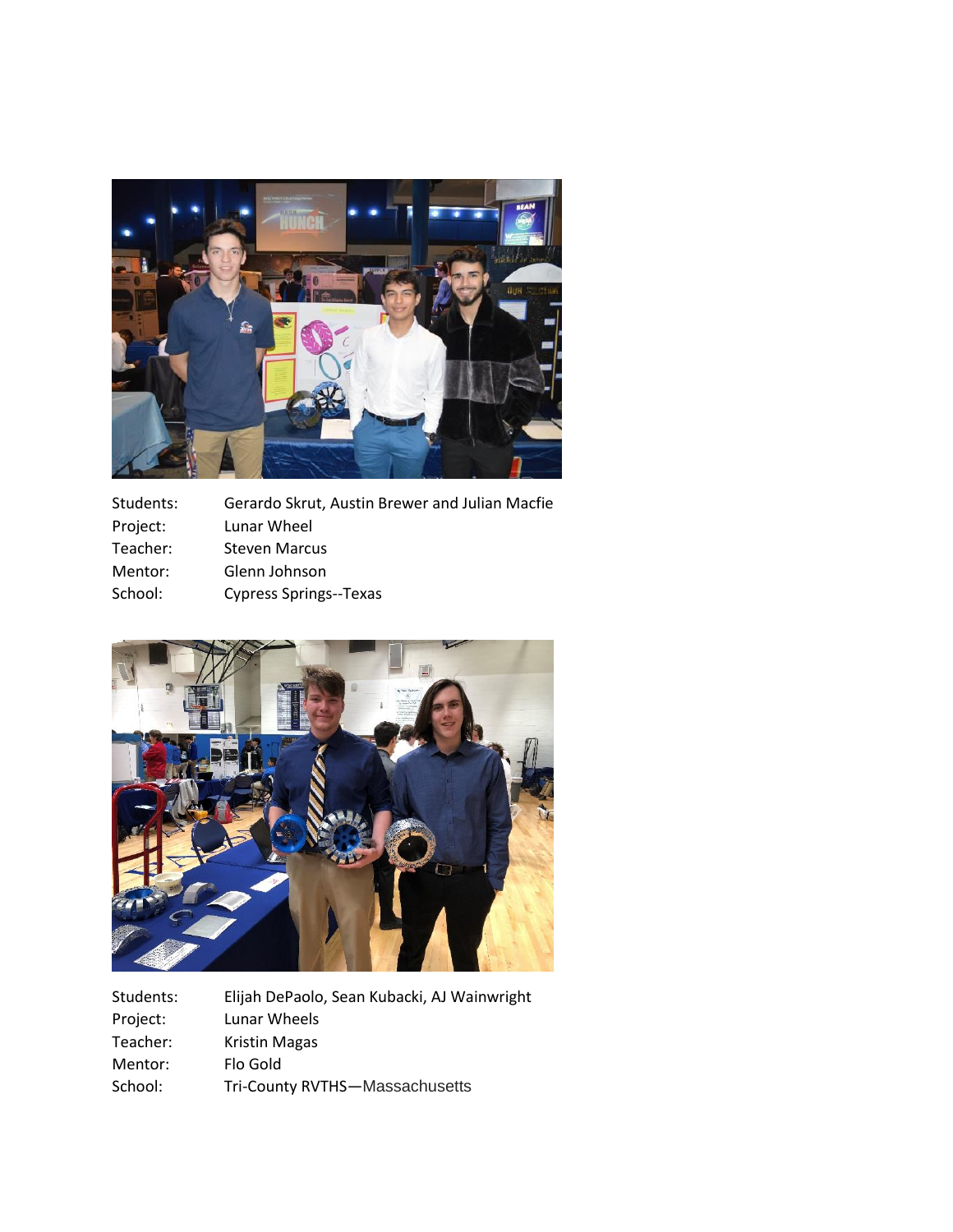

Students: Michael Trojak, Dylan Weselovs, Dean DiDomenico, Alex Tolochkov, Alex Yarashevich, Matt Celeste, Benjamin Feder

| Project: | Lunar Wheels                      |
|----------|-----------------------------------|
| Teacher: | <b>Fred Bauer</b>                 |
| Mentor:  | Flo Gold                          |
| School:  | Council Rock South-- Pennsylvania |



Students: Arwyn Albano, Tahsin Chowdhury, Khalil Elhaj, Kylie Flynn, Edmond Jones, Reema Kumrah, Timothy Mercurio, Jaidah Morales, Olivia Payumo, Nichole Posada, Abigail Prall, Amber Rana. John Rekesius, Abida Samiha, Noah Suarez, Alberlyn Vargas, Shana'e Walker

Project: Lunar Wheels

| Teacher: | Marianne Albarez |
|----------|------------------|
|          |                  |

Mentor: Flo Gold

School: Passaic County Vocational Tech—New Jersey